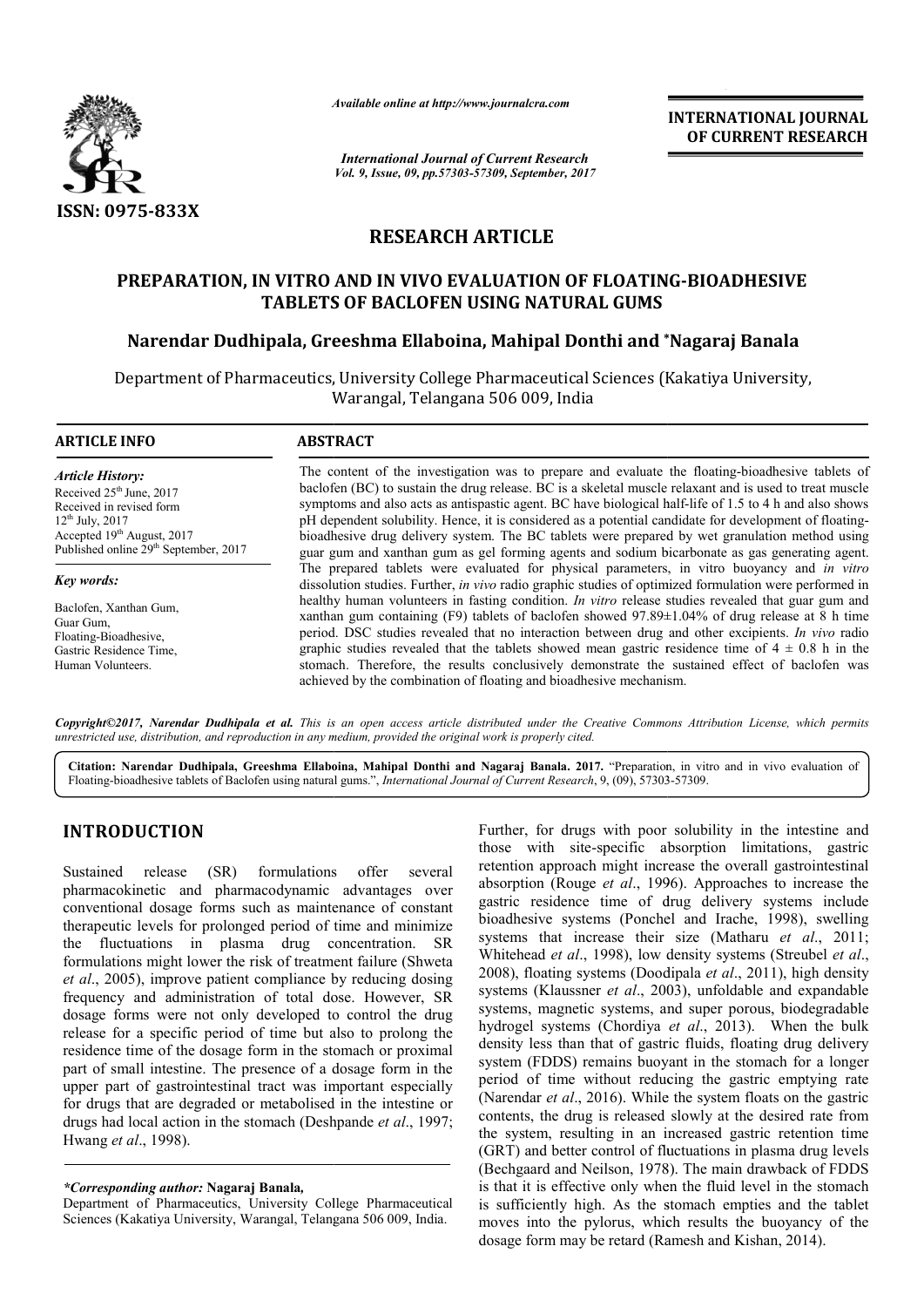This limitation can be overcome by using bioadhesive polymers to enable it to adhere to the mucous lining of the stomach wall (Chitnis *et al*., 2001). Floating- bioadhesive drug delivery systems offer the advantages of i) increased contact time with stomach mucosa, ii) more effective absorption and bioavailability of drugs with absorption window in the stomach and proximal intestine, and iii) reduced dosing frequencies (Ramesh and Kishan, 2014). Baclofen (BC), is a skeletal muscle relaxant and an antispastic agent. It is used to treat muscle symptoms caused by multiple sclerosis, including spasm, pain, and stiffness (*Mezler et al., 2001*). It exhibits pH dependent solubility, more solubility in acidic environment (stomach pH) and decreased in solubility with increased pH (intestinal pH). BC has biological half-life of 1.5 – 4 h with variable absorption. Hence, BC is considered as a good candidate for the development of sustained release systems. Previously, Suresh and Rao, 2011, developed the floating matrix tablets of Baclofen using hydrophilic polymers for improved gastric residence time. Thakar *et al*., 2013 reported the enhanced oral bioavailability of BC, using statistical design. But, no gastro retentive floatingbioadhesive delivery system is reported for this drug till now. Due to these characters it is considered as a potential candidate for development of floating-bioadhesive drug delivery system.

The aim of this investigation was to prepare and evaluate the floating-bioadhesive tablets of BC, using natural gums such as guar gum and xanthan gum alone and/or combination as adhesive polymers. Further, the gastric residence time of optimized formulation was evaluated in healthy human volunteers under fasting conditions.

## **MATERIALS**

Baclofen was a kind gifted sample from Dr. Reddy's laboratory, Hyderabad, India. Avicel pH 102, xanthan gum and guar gum were purchased from Sigma Aldrich chemicals Ltd., Mumbai, India. Sodium bicarbonate purchased from SD fine chemicals, Mumbai, India. Talc and magnesium stearate were purchased from Merck Pvt. Ltd., Mumbai, India. All other chemicals used were of analytical grade.

## **METHODS**

#### **Preparation of floating-bioadhesive tablets of Baclofen (BCFB)**

Floating-bioadhesive tablets containing baclofen were prepared by wet granulation method, using guar gum and xanthan gum as adhesive polymers. The required quantities of the drug, polymer and excipients were accurately weighed and all the ingredients were screened through sieve no.40 except lubricant. Then all the ingredients were transferred into a mortar, thoroughly blended in a glass mortar with pestle for 15 min. This blend is granulated with PVP k30 solution. To this dried granules, the lubricant was added and mixed thoroughly for 2-3 mins. The lubricated mixtures were compressed with 8 mm flat faced punches using rotary tablet compression machine (RDD3, Riddhi, Ahmadabad, India). Each tablet contained 20 mg of Baclofen.

**Evaluation of Final Blend:** The flow properties of granules (before compression) were characterized in terms of angle of repose, tapped density, bulk density, Carr's index and Hausner ratio (Narendar Reddy *et al*., 2012).

## **Drug and excipients compatibility study by Differential Scanning Calorimetry**

DSC analysis of pure drug, pure polymers, physical mixtures (1:1 ratio of drug: polymer) and optimized formulation were performed using DSC instrument ((DSC4000, Perkin Elmer, USA). Approximately 8-10mg of sample were heated in aluminum crucible within a heating range of  $40-300^{\circ}$ C and at a rate of 10°C/min using dry nitrogen as the effluent gas, empty aluminium crucible is used as reference.

#### **Evaluation of physicochemical properties**

The formulated tablets were evaluated for weight variation, thickness, crushing strength, friability, content uniformity, invitro buoyancy and in vitro release studies. The prepared floating-bioadhesive tablets were evaluated for uniformity of weight using 20 tablets (IP, 1996), hardness (Monsanto tester) using 6 tablets, thickness (Vernier calipers) using 6 tablets, friability (Roche friabilator) using 10 tablets, drug content using 10 tablets, in vitro buoyancy using 6 tablets and in vitro dissolution studies using 6 tablets. The results were expressed as mean  $\pm$  SD.

#### **Drug content uniformity**

Randomly collected 20 tablets were triturated in a mortar and equivalent weight of the powder was taken in a volumetric flask containing 100 mL 0.1N HCl, followed by stirring for 30 min. The solution was filtered through the 0.45µm size filter and absorbance was measured at 286 nm by UV-visible spectrophometer (Systonics-117, Hyderabad, India).

#### **Determination of** *in vitro* **buoyancy**

The *in vitro* buoyancy of BCFB tablet was determined in six replicates using United States Pharmacopoeia (USP) dissolution apparatus ІІ (Electrolab, TDT-06T, Mumbai, India) in 900 ml of 0.1 N HCl maintained at  $37 \pm 0.5$  °C with paddle rotation of 50 rpm (Rosa *et al*., 1994). The FLT as well as TFT were determined visually. The time taken by the tablet to emerge onto surface of dissolution medium and the total time, the tablet remained buoyant on fluid surface were noted as FLT and TFT, respectively for all the formulations.

#### *In vitro* **drug release studies**

The *in vitro* dissolution of prepared BCFB tablets was studied in three replicates using USP dissolution apparatus II (Electrolab, TDT-06T, Mumbai, India). The dissolution medium was 900 mL of 0.1 N HCl (pH 1.2), temperature was maintained at  $37 \pm 0.5^{\circ}$ C with a paddle rotation at 50 rpm. Five mL of aliquots were withdrawn at predetermined time intervals by means of a syringe and immediately replaced with 5ml of fresh dissolution medium each time. Samples were filtered using membrane filter  $(0.45 \mu m)$  and suitably diluted with dissolution medium wherever necessary and absorbance of the samples was measured at  $\lambda$  <sub>max</sub> 286 nm by using double beam UV-Visible spectrophotometer (Elico, SL 210, India).

#### **Drug release analysis and kinetics**

The *in vitro* drug release profiles were subjected to different kinetic models to explain the release kinetics for RSFBT. In this study, the *in vitro* drug release profiles were subjected to zero-order, first-order (Wagner, 1969), Higuchi (Higuchi,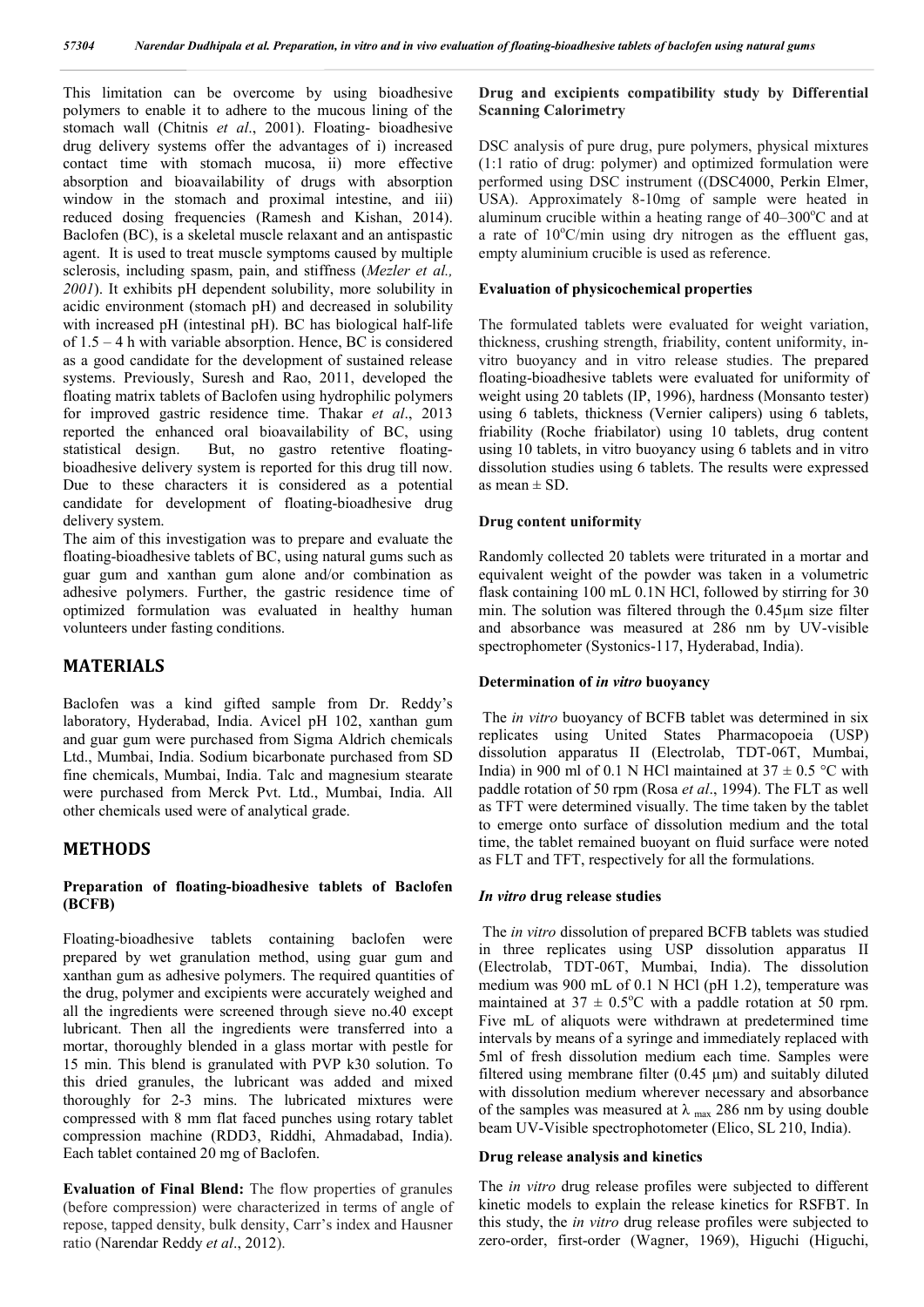1963) and Korsmeyer-Peppas kinetic models (Korsmeyer *et al*., 1983). The goodness of fit was evaluated using the correlation coefficient values  $(R^2)$ . Zero-order:  $F = K_0 t$ ; where F is the fraction of drug released at time t, and  $K_0$  is the zeroorder release constant. First-order:  $ln(1) = K_1t$ ; where F represents the fraction of drug released at time t, and  $K_1$  is the first-order release constant. Higuchi model:  $F = K_H t^{1/2}$ ; where F represents the fraction of drug released at time t, and  $K_H$  is the Higuchi constant. Korsmeyer-Peppas model:  $F = K_p t^n$ ; where  $\overline{F}$  represents the fraction of drug released at time t,  $K_{P}$  is the rate constant and n is the release exponent, indicative of the drug release mechanism. Further, the Korsmeyer–Peppas model was employed in the analysis of *in vitro* drug release behavior of these formulations to distinguish between competing release mechanisms. If a value of  $n \leq 0.5$ , indicates the Fickian release mechanism. The value of n between 0.5 and 1 is an indication of non-Fickian release mechanism (both diffusion controlled and swelling controlled). When,  $n \ge 1$ , it is case-II transport and this involves polymer dissolution and polymeric chain enlargement or relaxation.

## *Ex vivo* **residence time**

The *ex vivo* residence study was determined with porcine stomach mucosa. The mucosa was isolated from the porcine stomach and that was tied to the glass slide 2.2 x 7 cm in size. The tablet was kept in to the middle of the slide and pressed for 1min time with a drop of 0.1N HCl for providing wetting property to the tablet. Then the tablet was introduced into the beaker containing 500 mL of 0.1N HCl (pH 1.2) in the presence of little agitation by a magnetic stirrer at 25 rpm. The study was carried out for the 12 h time period.

#### *In vivo* **radio graphic study**

The *in vivo* gastric residence time of Baclofen floatingbioadhesive tablets can be determined by x-ray technique. All the ingredients used in this were transparent to X-ray, and therefore, to make the tablet formulation X-ray opaque, 20 mg of the dicalcium phosphate was replaced with barium sulphate (BaSO4) and weight of all other ingredients were kept constant so that the final tablet weight remained same. The protocol of radiological study was approved by the Institutional Ethics Committee, University College of Pharmaceutical Sciences, Kakatiya University, India. Three healthy male volunteers participated after giving an informed written consent. The subjects weighed in between 65–68 kg (66.3  $\pm$  1.5 kg), in height from 165-167 cm (166  $\pm$  1.0 cm) and in the age group of 25-34 years (29  $\pm$  4.5 years). The study was conducted under the guidance of an expert radiologist. About 30 min before starting the study, the volunteers were fed with low calorie food having 100 g bread and 200 ml water. The optimized, BaSO4-loaded tablet was administered orally to every volunteer with 200 ml of water. At different time intervals like, 1, 1.5, 3 and 5 h, the volunteers were exposed to abdominal X-ray imaging in a standing position and tablet movements could be noticed [19].

## **Results and discussion**

The Baclofen floating-bioadhesive tablets were prepared by effervescent technique, using wet granulation method as per the composition in Table 1. Formulation F1 to F3, F4 to F6 and F7 to F9 are prepared with guar gum, xanthan gum and combination of both guar gum and xanthan gum, respectively.

## **Flow properties of pre-compressed powder**

The prepared granules are subjected to flow properties and the results are showed in Table 2. From the results, the angle of repose of the granules were varied in the range of  $26.4^\circ$  to  $34.7^\circ$ , Carr's index was found to be in the range of 13.2 to 17.8 and Hausner's ratio ranged from 1.18 to 1.25. These values are in pharmacopoeial limits and also signify that the prepared granules exhibits good flow properties.

#### **Post compression evaluation parameters**

All the prepared formulations were tested for physical parameters like weight variation, hardness, thickness, friability and represented in Table 3. The thickness of the tablets was ranged from  $2.95\pm0.27$  to  $3.35\pm0.27$  mm, hardness of the tablets was fixed to above 6 kg/cm<sup>2</sup>. The weight of the tablets  $197.3 \pm 3.05$  to  $201 \pm 3.6$  mg and friability of the tablets was below 1%. The results of the all the parameters were found to be within the Pharmacopoeial limits. The drug content of all the formulations was determined and was found to be within the range of 98.77 - 100.14% and as per permissible limit.

#### *In vitro* **buoyancy studies**

The floating lag time and floating time of BCFB tablets was determined by using dissolution apparatus and results are shown in Table 3. Formulations F1-F3, prepared with guar gum floated with a lag time of 92 to 109 sec. Formulations F4-F6, prepared with xanthan gum showed a floating lag time of 98 to 110 sec. The tablets prepared with combination of both the gums (F6-F9) floated with a lag time of 90 to 102 sec. This is mainly due to evolution of carbon dioxide entrapped inside the hydrated polymeric matrices, resulting from the interaction between gas generating agent and dissolution medium (0.1N HCl), and this leads to lowering of density of matrices below 1 gm/ml enabling the matrices to float. The floating time of all formulations was found to be more than 8h. Among all the formulations, F9 formulation exhibits less (statistically insignificant) floating lag time (90 sec) with floating time more than 8 h.

#### *Ex-vivo* **residence time**

*Ex-vivo* residence time of the BCFB tablets was determined by using porcine stomach tissue. From the results, residence time of the formulations were in between 6 to 7 h. Formulation F2, F5 and F9 having the greater bio adhesion property due to the formation of high viscous nature of the natural polymer, and also easily cross linked with mucus layer. Therefore, the ratio of polymer increased, residence time will also be increased (Table 4).

#### *In vitro* **release studies**

The *in vitro* drug release studies revealed that formulations F1 and F3 (60 and 100 mg of guar gum) showed a release of 99.45% and 91.43%, respectively, in 6 and 8 h (Fig.1). Formulation F3 (80 mg) showed maximum drug release of 98.99% % in 8 h. The variation in drug release was due to different polymer concentrations in all the three formulations. Formulation F1 wase unable to sustain the drug release for desired period of time but in case of formulation F2 and F3 drug was released in 8 h period.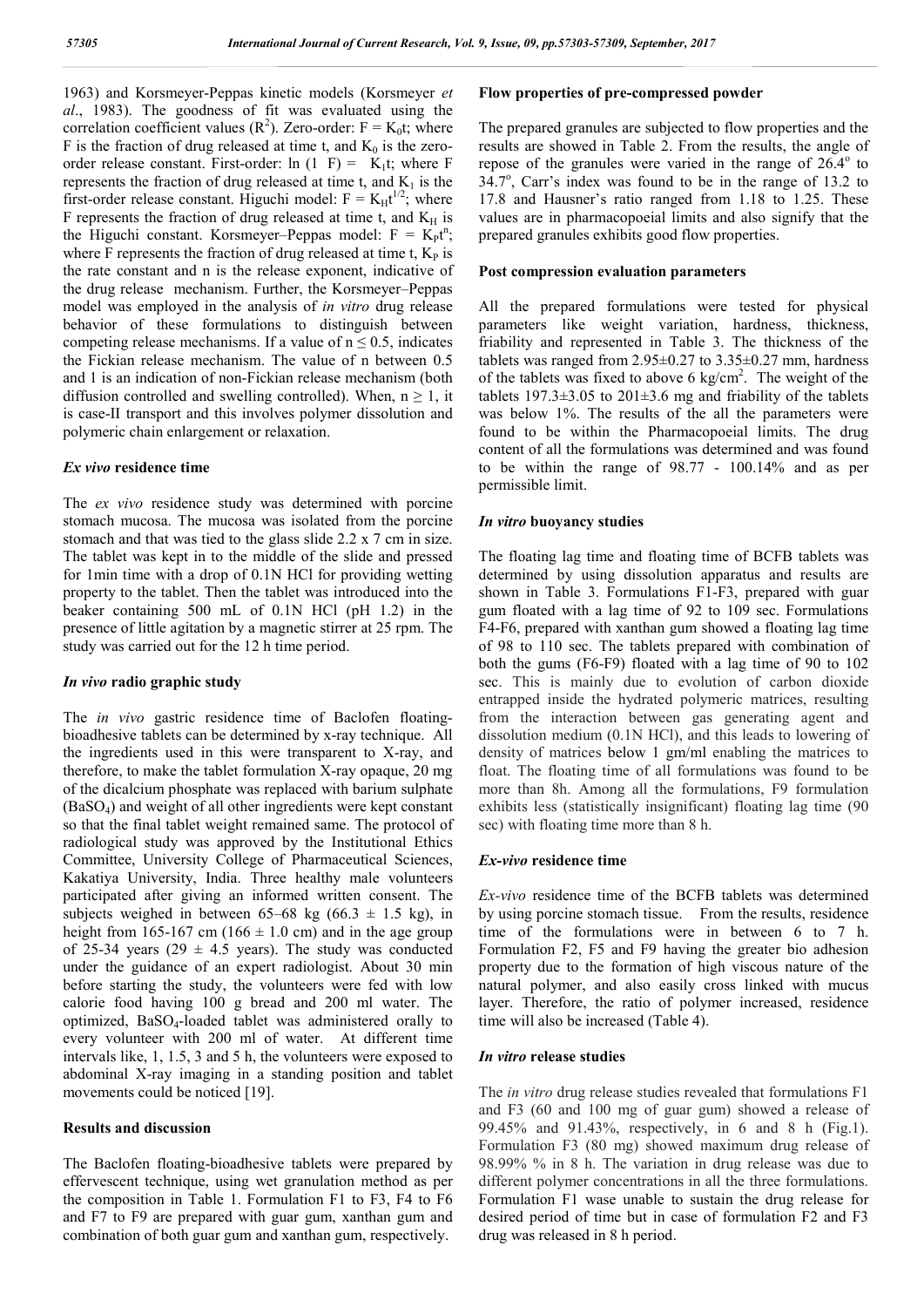| Ingredients (mg)    | F1  | F2  | F3  | F4  | F5  | F6  | F7  | F8  | F9  |  |
|---------------------|-----|-----|-----|-----|-----|-----|-----|-----|-----|--|
| Baclofen            | 20  | 20  | 20  | 20  | 20  | 20  | 20  | 20  | 20  |  |
| Guar Gum            | 60  | 80  | 100 | ۰.  |     | -   | 60  | 50  | 40  |  |
| Xanthan Gum         | -   |     |     | 60  | 80  | 100 | 20  | 30  | 40  |  |
| NaHCO <sub>3</sub>  | 40  | 40  | 40  | 40  | 40  | 40  | 40  | 40  | 40  |  |
| Dicalcium phosphate | 50  | 30  | 10  | 50  | 30  | 10  | 30  | 30  | 30  |  |
| Crospovidone        | 20  | 20  | 20  | 20  | 20  | 20  | 20  | 20  | 20  |  |
| Magnesium Stearate  | 5   |     | 5   | 5   | 5   | 5   |     |     | 5   |  |
| <b>PVP K 30</b>     |     |     |     | 5   | 5   | 5   |     |     | 5   |  |
| Total tablet weight | 200 | 200 | 200 | 200 | 200 | 200 | 200 | 200 | 200 |  |

**Table 1. Composition of floating-bioadhesive tablets of Baclofen**

**Table 2. Pre compression parameters of granules**

| Formulations | Angle of Repose | Compressibility Index (%) | Hausner's Ratio |
|--------------|-----------------|---------------------------|-----------------|
| F1           | 31.8            | 15.5                      | 1.18            |
| F2           | 34.1            | 17.2                      | 1.25            |
| F3           | 34.7            | 17.8                      | 1.24            |
| F4           | 32.2            | 16.4                      | 1.25            |
| F5           | 31.3            | 16.8                      | 1.19            |
| F6           | 34.8            | 17.3                      | 1.22            |
| F7           | 34.7            | 18.3                      | 1.25            |
| F8           | 26.9            | 13.2                      | 1.22            |
| F9           | 26.4            | 13.8                      | 1.19            |

## **Table 3. Physical parameters of Baclofen floating-bioadhesive tablets**

| Formulation<br>Code | Weight<br>Variation<br>(mg) | Hardness<br>$\frac{\text{kg/cm}^2}{\text{m}}$ | Thickness<br>(mm) | Friability (%) | Assay $(\% )$ | <b>FLT</b> | FT(h) |
|---------------------|-----------------------------|-----------------------------------------------|-------------------|----------------|---------------|------------|-------|
| F1                  | $198.6 \pm 2.30$            | $6.2 \pm 0.2$                                 | $3.25 \pm 0.27$   | 0.25           | 98.96         | 109        | >8    |
| F <sub>2</sub>      | $201\pm3.6$                 | $6.0 \pm 0.2$                                 | $3.08 \pm 0.20$   | 0.26           | 99.94         | 92         | >8    |
| F <sub>3</sub>      | $198 \pm 2.51$              | $6.1 \pm 0.3$                                 | $2.95 \pm 0.27$   | 0.33           | 99.04         | 105        | >8    |
| F <sub>4</sub>      | $199.3 \pm 3.05$            | $6.1 \pm 0.2$                                 | $2.97\pm 0.19$    | 0.14           | 99.32         | 98         | >8    |
| F <sub>5</sub>      | $200.6 \pm 1.15$            | $6.2 \pm 0.05$                                | $3.18 \pm 0.27$   | 0.19           | 100.14        | 110        | >8    |
| F <sub>6</sub>      | $198.3 \pm 2.88$            | $6.2 \pm 0.2$                                 | $3.23 \pm 0.27$   | 0.28           | 98.27         | 105        | >8    |
| F7                  | $198.3 \pm 2.88$            | $6.2 \pm 0.1$                                 | $3.35\pm0.27$     | 0.26           | 99.17         | 108        | >8    |
| F8                  | $197.3 \pm 3.05$            | $6\pm0.2$                                     | $3.18\pm0.19$     | 0.26           | 99.83         | 90         | >8    |
| F9                  | 198±3.46                    | $6.2 \pm 0.2$                                 | $3\pm0.23$        | 0.14           | 98.77         | 104        | >8    |

FLT - Floating Lag Time (sec); FT – Floating time (h)

**Table 4.** *Ex-vivo* **residence time of baclofen floating-bioadhesive tablets in porcine stomach mucosa**

| Formulation code | $Ex-vivo$ retention time (h) |
|------------------|------------------------------|
| F1               | 6                            |
| F <sub>2</sub>   | 6.5                          |
| F <sub>3</sub>   | 6.5                          |
| F <sub>4</sub>   | 6                            |
| F <sub>5</sub>   |                              |
| F <sub>6</sub>   | 6.5                          |
| F7               | 6                            |
| F8               | 6.5                          |
| F9               |                              |

|  | Table 5. Regression coefficient $(R^2)$ values of Baclofen floating-bioadhesive tablets for different kinetic models |  |
|--|----------------------------------------------------------------------------------------------------------------------|--|
|  |                                                                                                                      |  |

| Formulations |            | $R^2$ Values |         |        | n value |
|--------------|------------|--------------|---------|--------|---------|
|              | Zero Order | First Order  | Higuchi | Peppas |         |
| F1           | 0.9501     | 0.1956       | 0.9321  | 0.9321 | 0.5     |
| F2           | 0.9802     | 0.9271       | 0.9803  | 0.9803 | 0.5     |
| F3           | 0.9927     | 0.958        | 0.9566  | 0.9993 | 0.75    |
| F4           | 0.896      | 0.1867       | 0.9127  | 0.9127 | 0.5     |
| F5           | 0.9817     | 0.849        | 0.9771  | 0.9954 | 0.75    |
| F6           | 0.9848     | 0.9579       | 0.9779  | 0.9983 | 0.75    |
| F7           | 0.9756     | 0.9689       | 0.9871  | 0.9977 | 0.75    |
| F8           | 0.9695     | 0.9733       | 0.9886  | 0.995  | 0.75    |
| F9           | 0.9383     | 0.938        | 0.9977  | 0.9972 | 0.5     |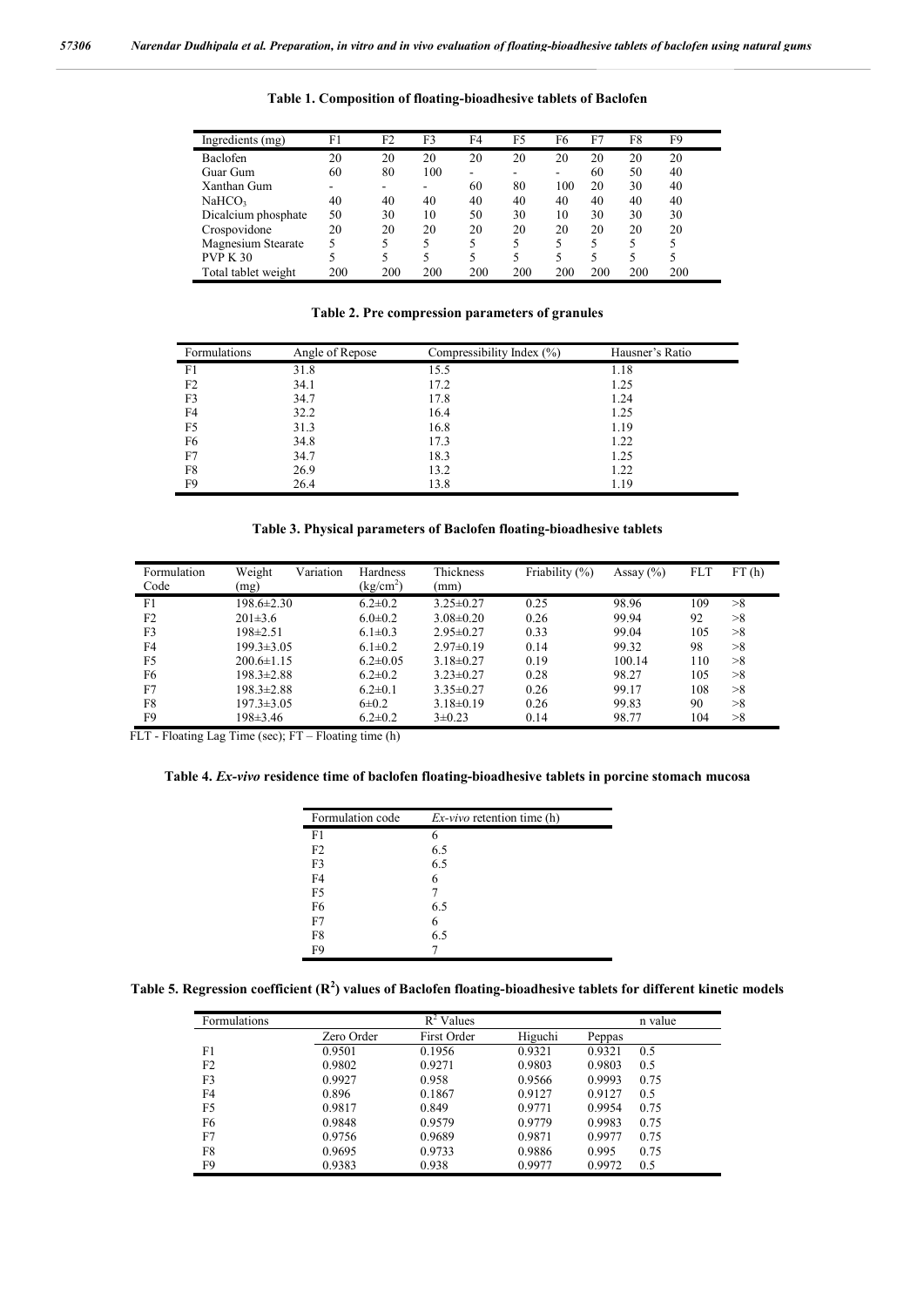

**Figure 1.** *In vitro* **release profiles of baclofen floating-bioadhesive tablets (mean±SD, n=3)**



**Figure 2. Radiographic images of BaSO4-loaded baclofen floating-bioadhesive tablets in the stomach at different time intervals of 0.5 h, 1.5 h, 3 h and 5 h (mean±SD, n=3)**

Formulation F2 showed the desired drug release profile and floated with a lag time of 92 seconds, for these reasons, it was considered as best formulation among all the three formulations. The difference in drug release might be due to the amount of gel layer formed around the tablets. At higher concentrations of polymer, it resulted in a greater amount of gel being formed. This gel increased diffusion length so that drug release was decreased. As the concentration of polymers was increased, the tablets could retain their physical integrity and the drug release was significantly extended.

Formulations F4-F6, composed of Xanthan gum (60-100 mg) showed a release of 98.75, 95.83 and 90.8% in 6 and 8 h, respectively. These variations in drug release were due to changes in polymer concentrations of the tablets. The main reason for retarded drug release is due to the presence of xanthan gum, which readily absorbs water and swells. In addition to its hydrophilic nature, cross-linked structure and insolubility in water makes the xanthan gum as a potential candidate for use in controlled release drug delivery systems.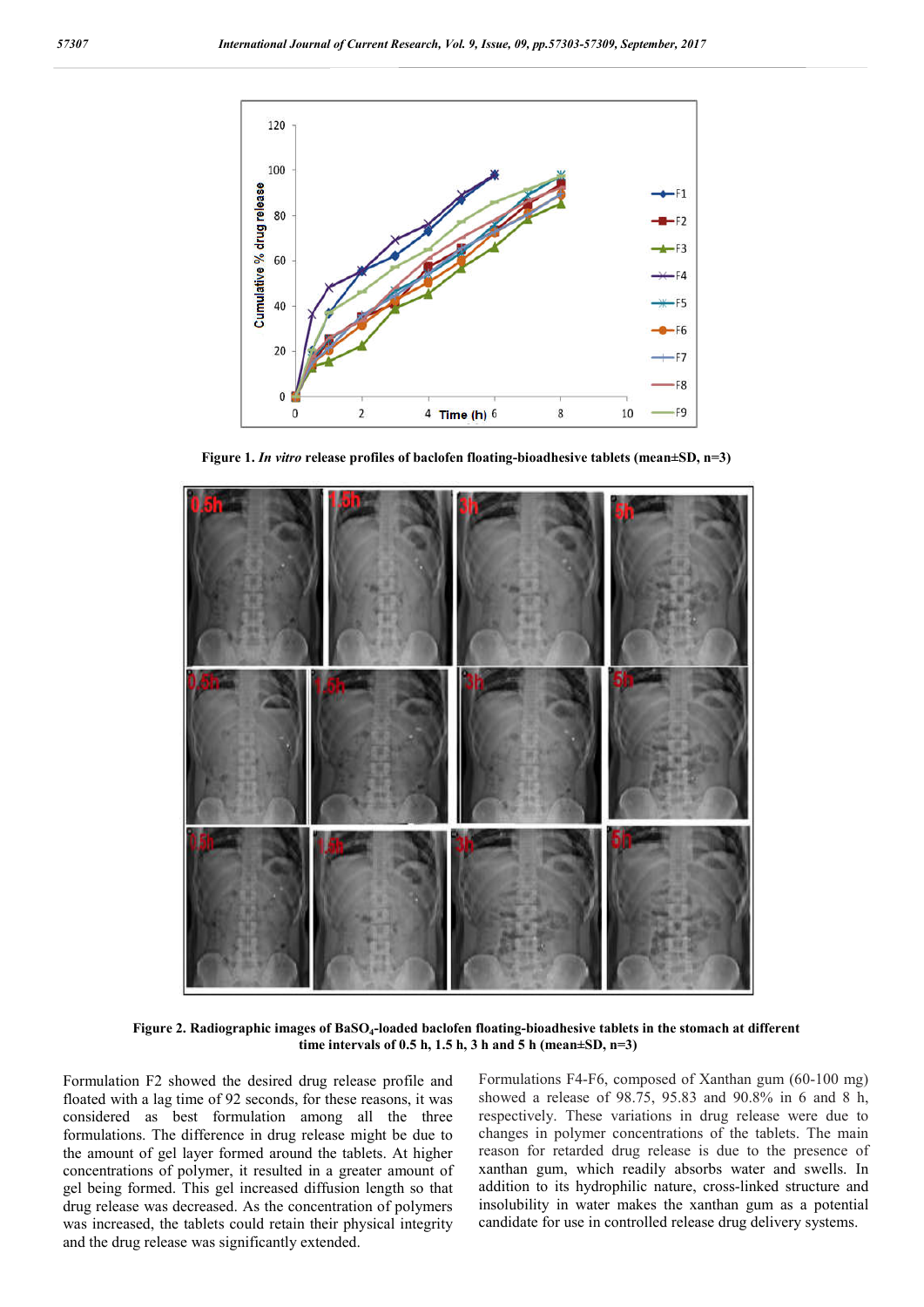

**Figure 3. DSC thermograms of A) pure Baclofen, B) pure guar gum, C) pure xanthan gum and D) Optimized formulation**

Formulations F7, F8 and F9 prepared with combination of guar gum and xanthan gum, resulted in the floating lag time of 90 to 110 sec. From the dissolution studies the drug release was found to be 93.87, 99.79 and 89.95% in 8 h. In all the formulations, formulation F9 (40 mg of guar gum and 40 mg of xanthan gum) met the desired drug release profile in 8 h and floated with a lag time of 90 seconds. It was, therefore, considered the best formulation among all the prepared formulations.

#### **Release kinetics**

The data obtained from in vitro dissolution studies were fitted into different kinetic models viz., zero order, first order, Higuchi and Peppas model (Table 5). The Higuchi plots were found to be linear as indicated by their high regression values  $(R<sup>2</sup> = 0.997)$ . To confirm the exact mechanism of drug release from these tablets, the data were fitted to Peppas model. Regression analysis was performed and  $R<sup>2</sup>$  values were found in between 0.912 to 0.997 for different formulations.

The values of the release exponent were in the range of 0.5 to 0.75; this suggested that the release of baclofen from FBT tablets followed Fickian transport mechanism. This means that water diffusion and also the polymer rearrangement played important role in the drug release.

#### *In vivo* **radiographic studies (X-Ray Studies)**

The corner stone of this investigation was to examine whether the BCFBT could be buoyant and retained in the stomach. The *in vivo* buoyancy of tablet was confirmed by X-ray imaging at different time intervals post-administration of the BaSO<sub>4</sub>loaded BCFB tablets.

The radiographic studies were performed in healthy human volunteers in fasting conditions and results were showed in Figure 2. From the results, the mean gastric residence time of floating tablet was found to be to be  $4 \pm 0.8$  h.